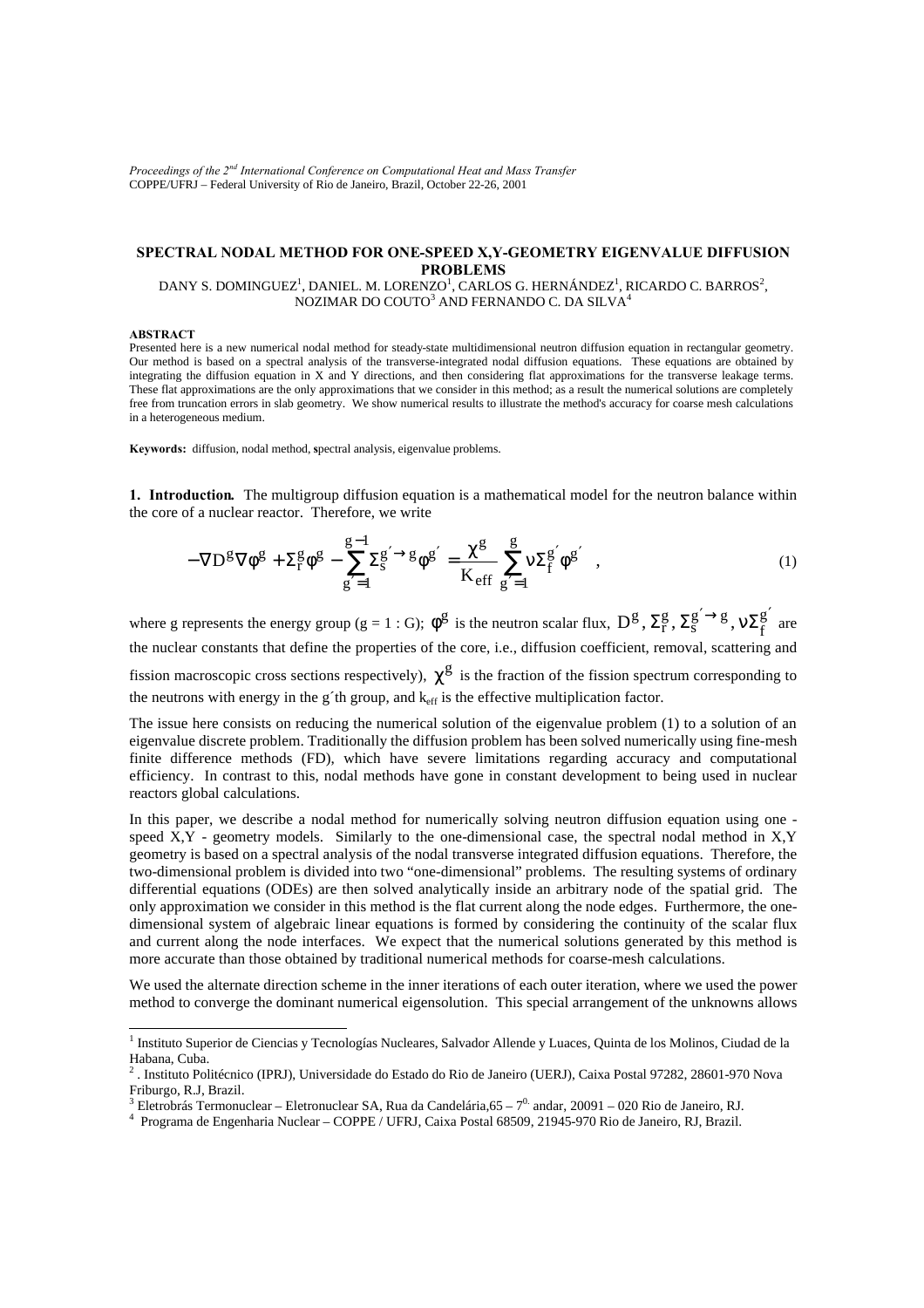increasing the convergence rate and the accuracy of the numerical results. In this paper, we present numerical results to two typical model problems and compare them with simple analytic solutions and conventional finemesh calculation

**2. Spectral Nodal Method***.* The one speed neutron diffusion equation in a square domain of dimensions L can be written as

$$
\frac{\partial J^{X}(x,y)}{\partial x} + \frac{\partial J^{Y}(x,y)}{\partial y} + \Sigma_{a}(x,y)\phi(x,y) = \frac{1}{K_{\text{eff}}} \nu \Sigma_{f}(x,y)\phi(x,y)
$$
\n(2.1)

$$
J^X(x, y) = -D(x, y) \frac{\partial \phi(x, y)}{\partial x}
$$
 (2.2)

$$
J^{Y}(x, y) = -D(x, y) \frac{\partial \phi(x, y)}{\partial y}
$$
 (2.3)

with the following boundary conditions,

.

$$
J^{X}(0, y) = -\lambda_{1}\phi(0, y) \tag{3.1}
$$

$$
J^X(L, y) = \lambda_r \phi(L, y) \tag{3.2}
$$

$$
J^{Y}(x,0) = -\lambda_{b}\phi(x,0) \tag{3.3}
$$

$$
J^{Y}(x, L) = \lambda_{t} \phi(x, L) \qquad , \qquad (3.4)
$$

where  $J^X$ ,  $J^Y$  are the neutron currents in the X and Y directions respectively;  $\phi$  is the neutron scalar flux, D,  $\Sigma_a$ ,  $v \Sigma_f$  are the diffusion coefficient and the absorption and fission cross sections respectively;  $K_{\text{eff}}$  is the effective multiplication factor, and the coefficients  $\lambda_{1, r, b \text{ or } t}$  are the constants defining the boundary conditions in each one of the edges of the square.

Considering that the physical properties are constant within each spatial node  $\Omega_{ij}$ , the system of diffusion equations (2) appears as

$$
\frac{\partial J^{X}(x,y)}{\partial x} + \frac{\partial J^{Y}(x,y)}{\partial y} + \Sigma_{a_{ij}} \phi(x,y) = \frac{1}{K_{eff}} \nu \Sigma_{f_{ij}} \phi(x,y)
$$
\n(4.1)

$$
J^X(x, y) = -D_{ij} \frac{\partial \phi(x, y)}{\partial x}
$$
 (4.2)

$$
J^{Y}(x, y) = -D_{ij} \frac{\partial \phi(x, y)}{\partial y}
$$
 (4.3)

Integrating Eqs. (4) in the X and Y directions separately along the node edges, and bearing in mind that the currents along the node edges can be approximated by their average values, which constitute the only approximations of the model, i.e.,

$$
J_{i\pm}^{X} y_{2}(y) \approx \frac{1}{h} \int_{y_{j-1}}^{y_{j+1}} J_{i\pm}^{X} y_{2}(y) dy = \tilde{J}_{ji\pm} y_{2}
$$
\n(5.1)

$$
J_{j\pm}^{Y} \frac{1}{\sqrt{2}}(x) \approx \frac{1}{h} \int_{x_{j-1}-\frac{1}{2}}^{x_{j+1}-\frac{1}{2}} J_{j\pm}^{Y} \frac{1}{\sqrt{2}}(x) dx = \hat{J}_{ij\pm} \frac{1}{\sqrt{2}} \tag{5.2}
$$

it is possible to separate the two-dimensional problem in partial derivatives (4) into two "one-dimensional" problems of ODEs, that can be easily solved analytically,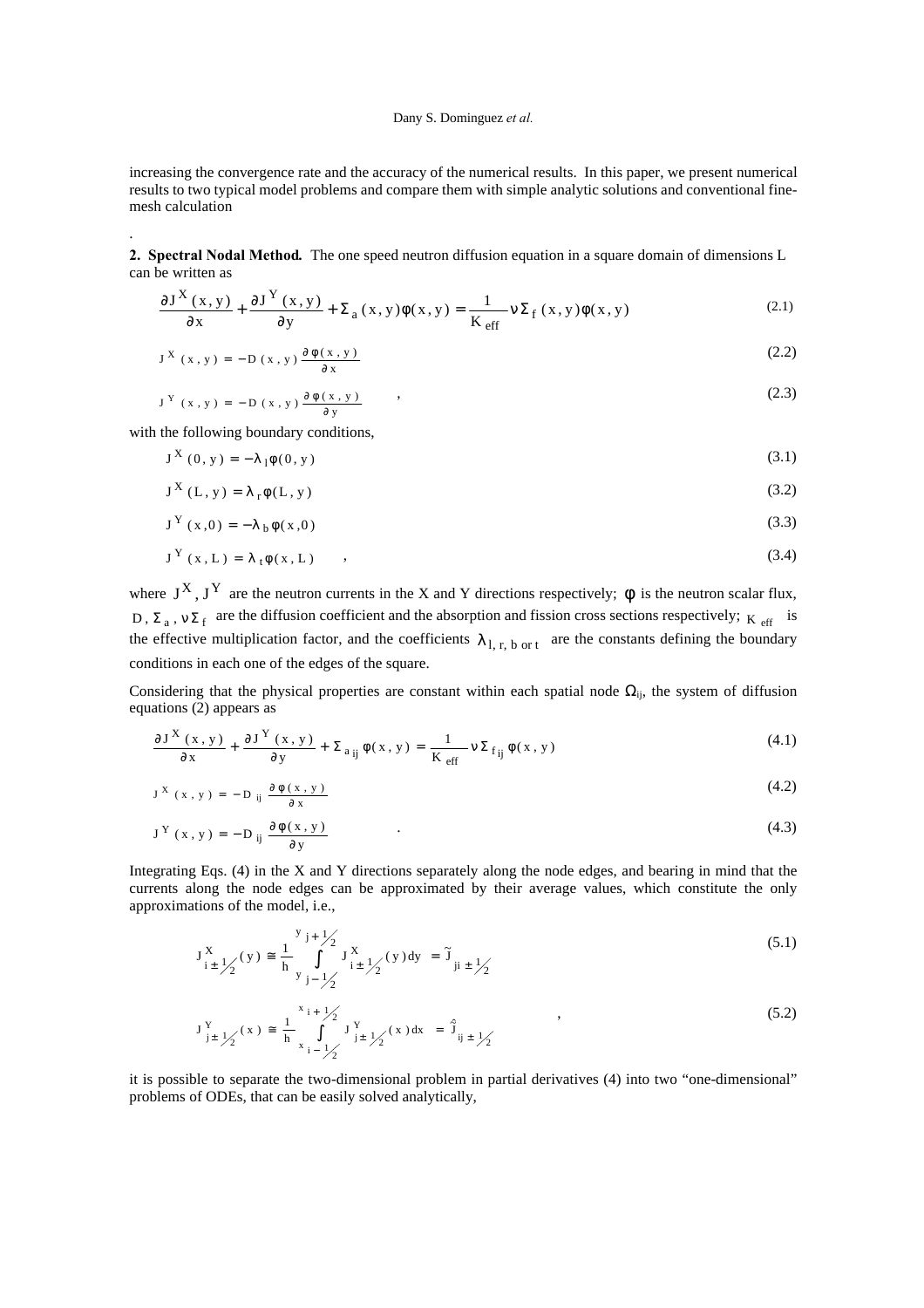$$
\frac{d\hat{J}_{i}^{Y}(y)}{dy} + \Sigma_{T_{ij}} \hat{\phi}_{i}(y) = -\frac{\tilde{J}_{ji+1/2} - \tilde{J}_{ji-1/2}}{h}
$$
 (6.1)

$$
\hat{\mathbf{J}}_i^Y(y) = -D_{ij} \frac{d\hat{\phi}_i(y)}{dy}
$$
 (6.2)

$$
\frac{d\tilde{J}_j(x)}{dx} + \Sigma_{\text{Tij}}\tilde{\phi}_j(x) = -\frac{\hat{J}_{ij} + \frac{1}{2} - \hat{J}_{ij} - \frac{1}{2}}{h} \tag{7.1}
$$

$$
\tilde{J}_j^X(x) = -D_{ij} \frac{d \tilde{\phi}_j(x)}{dx}
$$
 (7.2)

Here  $\hat{\mathbf{J}}_{\text{i}}^{\text{Y}}, \hat{\phi}_{\text{i}}^{\text{}}$  ,  $\widetilde{\mathbf{J}}_{\text{j}}^{\text{X}}, \widetilde{\phi}_{\text{j}}^{\text{}}$  $_i$ ,  $J_j$ Y i  $\hat{J}_i^Y$ ,  $\hat{\phi}_i$ ,  $\tilde{J}_i^X$ ,  $\tilde{\phi}_i$  represent the values of the scalar flux and current averaged in each one of the corresponding direction and we have defined

$$
\Sigma_{\text{Tij}} = \Sigma_{\text{a}_{ij}} - \frac{1}{K_{\text{eff}}} v \Sigma_{\text{f}_{ij}} \tag{8}
$$

The one-dimensional problems (6) and (7) can be solved by the traditional methods of solution of ordinary differential equations. By solving the Y dependent problem (6), we first determine the analytical solution of the homogeneous problem associated with it. That is,

$$
\hat{\phi}_i^{hom} (y) = a(\alpha) \exp(\frac{y}{\alpha})
$$
\n(9)\n
$$
\hat{J}_i^{hom} (y) = b(\alpha) \exp(\frac{y}{\alpha})
$$

The general solution, that we obtain for problem (6), is given by

$$
\hat{\phi}_{i}(y) = \sum_{l=1}^{2} \psi_{l} \exp\left(\frac{y}{\alpha_{l}}\right) - \frac{\tilde{J}_{ji+1/2} - \tilde{J}_{ji-1/2}}{\Sigma_{T_{ij} h}}
$$
\n(10)\n
$$
\hat{J}_{i}(y) = -\sum_{l=1}^{2} \psi_{l} \frac{D_{ij}}{\alpha_{l}} \exp\left(\frac{y}{\alpha_{l}}\right)
$$

In Eq. (10), the spectral eigenvalue  $\alpha$  is given by

$$
\alpha_{1} = (-1)^{1} \sqrt{\frac{D_{ij}}{\Sigma_{Tij}}} \qquad \qquad l = 1, 2 \qquad (11)
$$

Following similar procedure, it is possible to obtain a similar expression to Eq. (10) for the general solution of the X dependent problem (7), which is expressed by

$$
\tilde{\phi}_{j}(x) = \sum_{l=1}^{2} \xi_{l} \exp\left(\frac{x}{\alpha_{l}}\right) - \frac{\hat{j}_{ij+1/2} - \hat{j}_{ij-1/2}}{\Sigma_{T_{ij} h}}
$$
\n(12)\n
$$
\tilde{J}_{i}(x) = -\sum_{l=1}^{2} \xi_{l} \frac{D_{ij}}{\alpha_{l}} \exp\left(\frac{y}{\alpha_{l}}\right)
$$

The present spectral nodal method is derived in a way so that the analytical solutions (10) are unconditionally preserved inside the nodes for any values of the constants  $\psi_1$ ,  $\xi_1$ . Moreover, the continuity of the solution is guaranteed along the node interfaces and the boundary conditions are satisfied.

To proceed further, by applying the concept of transverse integration in the node, we obtain

$$
\frac{\widetilde{J}_{ji+}\underline{1}_{2} - \widetilde{J}_{ji-}\underline{1}_{2}}{h} + \frac{\widehat{J}_{ij+}\underline{1}_{2} - \widehat{J}_{ij-}\underline{1}_{2}}{h} + \Sigma_{a_{ij}}\overline{\phi}_{ij} = \frac{1}{K_{eff}}\nu\Sigma_{f_{ij}}\overline{\phi}_{ij} \tag{13.1}
$$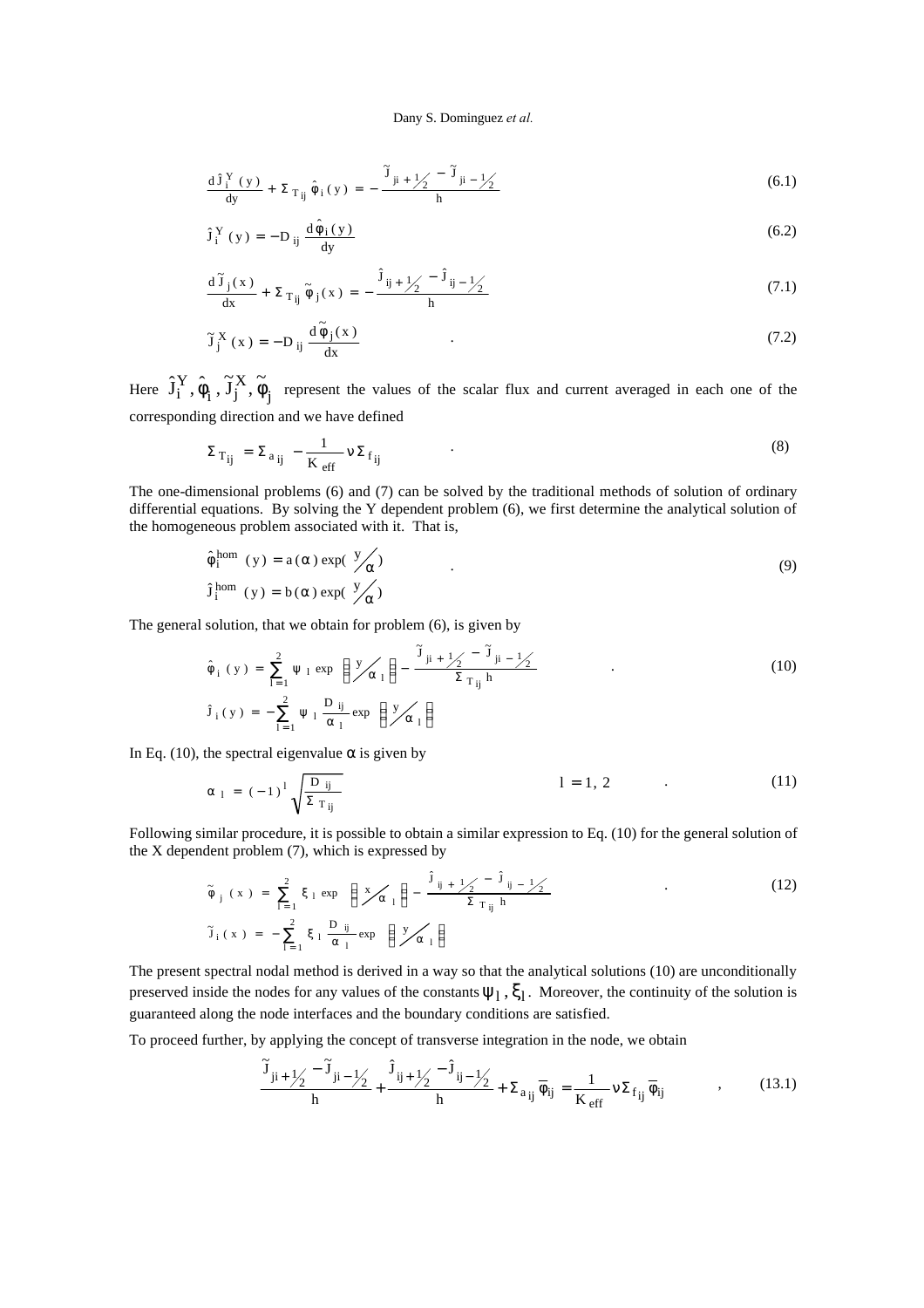$$
\overline{J}_{ij}^X = -D_{ij} \frac{\tilde{\phi}_{ji+1/2} - \tilde{\phi}_{ji-1/2}}{h} , \qquad (13.2)
$$

$$
\overline{J}_{ij}^Y = -D_{ij} \frac{\hat{\phi}_{ij+1/2} - \hat{\phi}_{ij-1/2}}{h}
$$
 (13.3)

Equations (13) form a system of algebraic linear equations in seven unknowns for each node: ij,  $\varphi_{j_1 + \frac{1}{2}}$ ,  $\varphi_{i_1 + \frac{1}{2}}$ Y ij X  $\widetilde{J}_{ji+\frac{1}{2}}, \hat{J}_{ij+\frac{1}{2}}, \overline{J}_{ij}^X, \overline{J}_{ij}^Y, \overline{\phi}_{ij}, \widetilde{\phi}_{ji+\frac{1}{2}}, \widetilde{\phi}_{ij}$  $+ \frac{1}{2}$ ,  $\hat{J}_{ij} + \frac{1}{2}$ ,  $\bar{J}_{ij}^X$ ,  $\bar{J}_{ij}^Y$ ,  $\hat{\phi}_{ij} + \frac{1}{2}$ ,  $\hat{\phi}_{ij} + \frac{1}{2}$ . Therefore, in order to guarantee uniqueness of the solution, it is necessary to introduce four auxiliary equations that we write as

$$
\overline{J}_{ij}^Y = \frac{\beta_{ij}^{(1)}}{2} \left( \hat{J}_{ij + \frac{1}{2}} + \hat{J}_{ij - \frac{1}{2}} \right) \tag{14.1}
$$

$$
\overline{J}_{ij}^X = \frac{\beta_{ij}^{(0)}}{2} \left( \tilde{J}_{ji + \frac{1}{2}} + \tilde{J}_{ji - \frac{1}{2}} \right) \tag{14.2}
$$

$$
\overline{\phi}_{ij} = \frac{\beta_{ij}^{(2)}}{2} \left( \tilde{\phi}_{ji + 1/2} + \tilde{\phi}_{ji - 1/2} \right) + \gamma_{ij}^{(2)} \qquad , \qquad (14.3)
$$

$$
\bar{\phi}_{ij} = \frac{\beta_{ij}^{(3)}}{2} \left( \hat{\phi}_{ij + \frac{1}{2}} + \hat{\phi}_{ij - \frac{1}{2}} \right) + \gamma_{ij}^{(3)}
$$
\n(14.4)

The coefficients  $\beta_{ij}^{(0,1,2,3)}$  and  $\gamma_{ij}^{(2,3)}$ , appearing in the auxiliary equations, are calculated in a way that the general solutions, given by the equations (10) and (12), are preserved unconditionally for any value of the constants  $\psi_1, \xi_1$ .

The system of spectral nodal diffusion equations is obtained when we substitute the auxiliary equations (14) into the balance balance equations (13). The result is

$$
\frac{\tilde{J}_{ji+}\underline{J}_2 - \tilde{J}_{ji-}\underline{J}_2}{h} + \delta_{ij}\frac{\hat{J}_{ij+}\underline{J}_2 - \hat{J}_{ij-}\underline{J}_2}{h} + \frac{\Sigma_{a_{ij}}\beta_{ij}}{2} \left(\tilde{\phi}_{ji+}\underline{J}_2 + \tilde{\phi}_{ji-}\underline{J}_2\right) = \frac{1}{K_{eff}}\nu\Sigma_{f_{ij}}\overline{\phi}_{ij}
$$
(15.1)

$$
\delta_{ij} \frac{\widetilde{J}_{ji+\frac{1}{2}}-\widetilde{J}_{ji-\frac{1}{2}}}{h}+\frac{\hat{J}_{ij+\frac{1}{2}}-\hat{J}_{ij-\frac{1}{2}}}{h}+\frac{\Sigma_{a_{ij}}\beta_{ij}}{2}\bigg(\hat{\phi}_{ij+\frac{1}{2}}+\hat{\phi}_{ij-\frac{1}{2}}\bigg)=\frac{1}{K_{eff}}\nu\Sigma_{f\ ij}\,\overline{\phi}_{ij}\qquad(15.2)
$$

$$
\tilde{J}_{ij+1/2} + \tilde{J}_{ij-1/2} = -\frac{2 D_{ij}}{\beta_{ij} h} \left( \tilde{\phi}_{ji+1/2} - \tilde{\phi}_{ji-1/2} \right)
$$
\n(15.3)

$$
\hat{\mathbf{J}}_{ji+1/2} + \hat{\mathbf{J}}_{ji-1/2} = -\frac{2 \mathbf{D}_{ij}}{\beta_{ij} \mathbf{h}} \left( \hat{\phi}_{ij+1/2} - \hat{\phi}_{ij-1/2} \right)
$$
 (15.4)

Here, we have defined

$$
\delta_{ij}\,\,=\,\,\frac{\Sigma_{\,\,\,a\,\,ij}}{\Sigma_{\,\,\,T\,\,ij}}\,\big(\!\beta_{\,\,\,ij}\,\,-\,\,1\,\,\big)+\,\,1\,\,\,^{\displaystyle\cdot}\,\,
$$

The system of spectral nodal diffusion equations (15) can be solved and has a unique solution as it is composed of four equations in four unknowns in each node, i.e.,  $\tilde{J}_{ji+\frac{1}{2}}, \tilde{J}_{ij+\frac{1}{2}}, \tilde{\phi}_{ji+\frac{1}{2}}, \tilde{\phi}_{ij+\frac{1}{2}}$  $+\frac{1}{2}, \hat{J}_{ij+}\frac{1}{2}, \hat{\phi}_{ji+}\frac{1}{2}, \hat{\phi}_{ij+}\frac{1}{2}.$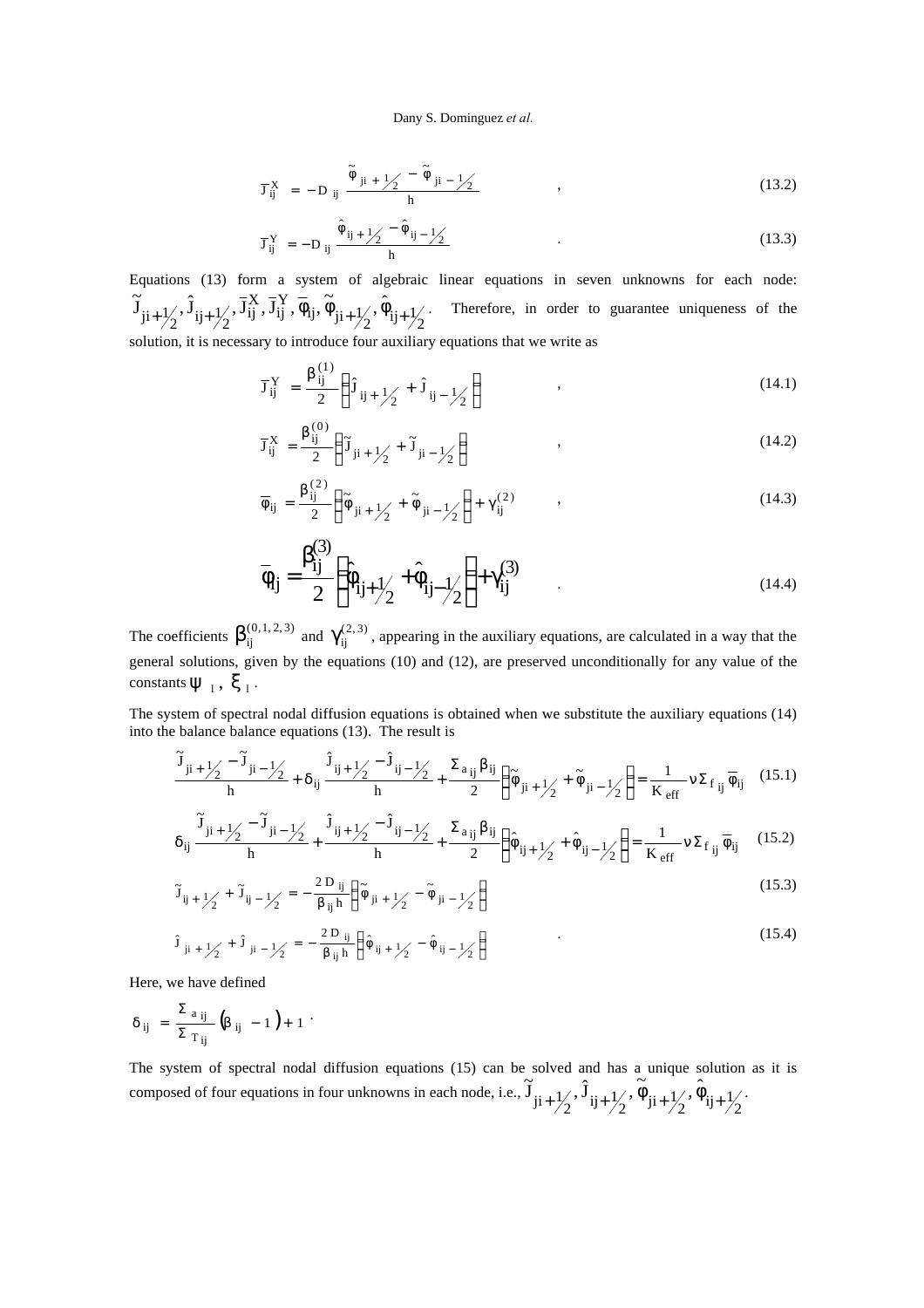However, for the system written in this form, it is not a trivial task to establish a solution scheme and to introduce the appropriate boundary conditions. Therefore, we will divide the problem into two onedimensional problems, in which the unknowns are the scalar fluxes at the edges of the nodes in the X or Y directions accordingly. We approximate the boundary conditions give in Eq. (3) by difference equations and hence we obtain extra-equations. Therefore, the system of algebraic equations associated with the X direction for any layer  $j = 1 : J$  appears as

$$
\begin{bmatrix}\n\tilde{c}_1 & \tilde{a}_1 \\
\tilde{b}_2 & \tilde{c}_2 & \tilde{a}_2 \\
 & \vdots & \ddots & \vdots \\
 & \tilde{b}_I & \tilde{c}_I & \tilde{a}_I \\
 & & \tilde{b}_{I+1} & \tilde{c}_{I+1}\n\end{bmatrix}_{(I+1)x(I+1)}\n\begin{bmatrix}\n\tilde{\phi}_{j1}/2 \\
\tilde{\phi}_{j3}/2 \\
 & \vdots \\
\tilde{\phi}_{jI} & \vdots \\
\tilde{\phi}_{jI} & \vdots \\
\tilde{\phi}_{jI} & \vdots \\
\tilde{\phi}_{jI} & \vdots \\
\tilde{\phi}_{jI+1}/2\n\end{bmatrix}_{(I+1)}\n\begin{bmatrix}\n\tilde{f}_1 \\
\tilde{f}_2 \\
 & \vdots \\
\tilde{f}_I \\
\tilde{f}_I \\
\tilde{f}_{I+1}\n\end{bmatrix}_{(I+1)}\n\begin{bmatrix}\n\tilde{\eta} \\
\tilde{\eta} \\
 & \vdots \\
\tilde{\eta} \\
\tilde{\eta} \\
\tilde{\eta} \\
\tilde{\eta} \\
\tilde{\eta} \\
\tilde{\eta} \\
\tilde{\eta} \\
\tilde{\eta} \\
\tilde{\eta} \\
\tilde{\eta} \\
\tilde{\eta} \\
\tilde{\eta} \\
\tilde{\eta} \\
\tilde{\eta} \\
\tilde{\eta} \\
\tilde{\eta} \\
\tilde{\eta} \\
\tilde{\eta} \\
\tilde{\eta} \\
\tilde{\eta} \\
\tilde{\eta} \\
\tilde{\eta} \\
\tilde{\eta} \\
\tilde{\eta} \\
\tilde{\eta} \\
\tilde{\eta} \\
\tilde{\eta} \\
\tilde{\eta} \\
\tilde{\eta} \\
\tilde{\eta} \\
\tilde{\eta} \\
\tilde{\eta} \\
\tilde{\eta} \\
\tilde{\eta} \\
\tilde{\eta} \\
\tilde{\eta} \\
\tilde{\eta} \\
\tilde{\eta} \\
\tilde{\eta} \\
\tilde{\eta} \\
\tilde{\eta} \\
\tilde{\eta} \\
\tilde{\eta} \\
\tilde{\eta} \\
\tilde{\eta} \\
\tilde{\eta} \\
\tilde{\eta} \\
\tilde{\eta} \\
\tilde{\eta} \\
\tilde{\eta} \\
\tilde{\eta} \\
\tilde{\eta} \\
\tilde{\eta} \\
\tilde{\eta} \\
\tilde{\eta} \\
\
$$

where the coefficients are defined as

$$
\tilde{a}_{1} = -\left(\frac{h \sum a_{1j} \beta_{1j}}{4\left(\delta_{1j}^{2} - 1\right)} + \frac{D_{1j}}{\beta_{1j}h}\right)
$$
\n
$$
\tilde{a}_{i} = -\left(\frac{h \sum a_{i+1j} \beta_{i+1j}}{4\left(\delta_{i+1j}^{2} - 1\right)} + \frac{D_{i+1j}}{\beta_{i+1j}h}\right), \quad i = 2 : I
$$
\n(17.1)

$$
\tilde{c}_{1} = \lambda_{1} - \frac{h \Sigma_{a_{1j}} \beta_{1j}}{4 (\delta_{1j}^{2} - 1)} + \frac{D_{1j}}{\beta_{1j}h} \n\tilde{c}_{i} = \frac{D_{i+1j}}{\beta_{i+1j}h} + \frac{D_{ij}}{\beta_{ij}h} - \frac{h \Sigma_{a_{i+1j}} \beta_{i+1j}}{4 (\delta_{i+1j}^{2} - 1)} - \frac{h \Sigma_{a_{ij}} \beta_{ij}}{4 (\delta_{ij}^{2} - 1)} , \quad i = 2 : I \n\tilde{c}_{I+1} = \lambda_{r} - \frac{h \Sigma_{a_{ij}} \beta_{ij}}{4 (\delta_{ij}^{2} - 1)} + \frac{D_{ij}}{\beta_{ij}h}
$$
\n(17.2)

$$
\tilde{b}_{i} = -\left(\frac{h \Sigma_{a_{ij}} \beta_{ij}}{4\left(\delta_{ij}^{2} - 1\right)} + \frac{D_{ij}}{\beta_{ij} h}\right), \qquad i = 2 : I
$$
\n
$$
\tilde{b}_{I+1} = -\left(\frac{h \Sigma_{a_{ij}} \beta_{ij}}{4\left(\delta_{ij}^{2} - 1\right)} + \frac{D_{ij}}{\beta_{ij} h}\right)
$$
\n(17.3)

$$
\tilde{f}_1 = \frac{1}{2K_{\text{eff}}} \frac{h \nu \Sigma_{f_{1j}}}{\delta_{1j} + 1} \overline{\phi}_{1j}
$$
\n
$$
\tilde{f}_i = \frac{1}{2K_{\text{eff}}} \left( \frac{h \nu \Sigma_{f_{ij}}}{\delta_{ij} + 1} \overline{\phi}_{ij} + \frac{h \nu \Sigma_{f_{i+1j}}}{\delta_{i+1j} + 1} \overline{\phi}_{i+1j} \right) , \qquad i = 2 : I
$$
\n
$$
\tilde{f}_{I+1} = \frac{1}{2K_{\text{eff}}} \frac{h \nu \Sigma_{f_{ij}}}{\delta_{ij} + 1} \overline{\phi}_{Ij}
$$
\n(17.4)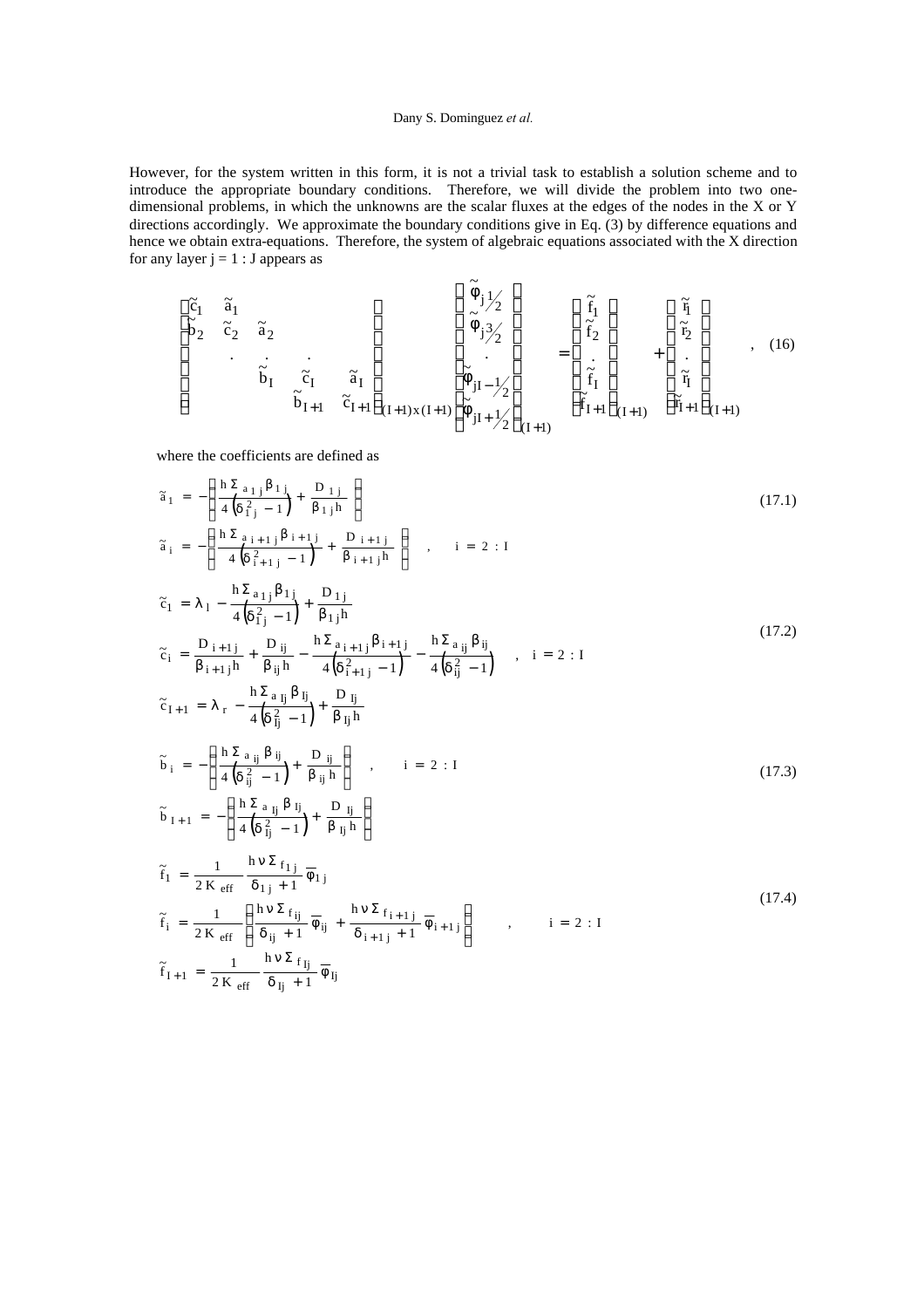$$
\begin{split}\n\tilde{\eta} &= -\frac{\hbar \Sigma_{a_{1j}} \beta_{1j} \delta_{1j}}{4 \left(\delta_{1j}^2 - 1\right)} \left(\hat{\phi}_{1j+1/2} + \hat{\phi}_{1j-1/2}\right) \\
\tilde{\eta} &= -\frac{\hbar \Sigma_{a_{ij}} \beta_{ij} \delta_{ij}}{4 \left(\delta_{ij}^2 - 1\right)} \left(\hat{\phi}_{ij+1/2} + \hat{\phi}_{ij-1/2}\right) - \frac{\hbar \Sigma_{a_{i+1j}} \beta_{i+1j} \delta_{i+1j}}{4 \left(\delta_{i+1j}^2 - 1\right)} \left(\hat{\phi}_{i+1j+1/2} + \hat{\phi}_{i+1j-1/2}\right) ,\n\end{split}
$$
\n
$$
\tilde{\eta} = -\frac{\hbar \Sigma_{a_{ij}} \beta_{ij} \delta_{ij}}{4 \left(\delta_{ij}^2 - 1\right)} \left(\hat{\phi}_{1j+1/2} + \hat{\phi}_{1j-1/2}\right)
$$
\n(17.5)

Similarly we can obtain a system of algebraic equations associated to the Y direction for any layer  $i = 1 : I$ . The system associated to each one of the directions presents tridiagonal and well-conditioned matrices that are solved by gaussian elimination with backward substitution. For convergence of the dominant eigenvalue, we use the classic power method and accelerate it using the Chebyshev's polynomials.

The steps used in the algorithm follow. With initial guesses for K<sub>eff</sub> and for the node average scalar fluxes, we solve the system to the X direction (16) for each one of the layers j, and then the system associated to the Y direction is solved for each one of the layer I, until a prescribed convergence criterion for these inner iterations is achieved. For each outer iteration, the node average scalar fluxes are calculated using Eq. (14.3) or (14.4), to estimate the source and the eigenvalue  $K_{\text{eff}}$  for the next iteration. To illustrate the accuracy of the offered method, we present numerical experiments in the following section.

**3. Numerical Results.** The results obtained by comparing the node average scalar flux as generated by the present spectral nodal method and the numerical values obtained from the analytic solution are shown in Table 1, for a homogeneous test problem in a square region with zero scalar flux boundary conditions.

| 100         |                    |                      |
|-------------|--------------------|----------------------|
| Nodes $/h$  | Error $AveFlux(%)$ | ErrorMaxFlux $(\% )$ |
| $8/22.5$ cm | 0.014512           | 0.025168             |
| $10/18$ cm  | 0.013324           | 0.024874             |
| $20/9$ cm   | 0.012873           | 0.023581             |
| $50/3.6$ cm | 0.014214           | 0.025315             |

Table 1. Numerical results obtained by comparing the spectral nodal solution with the analytic solution, considering the node average scalar flux.

In Table1, Nodes / h represents the number of spatial nodes in each one of the directions and h is the uniform width of the spatial nodes. Moreover, ErrorAveFlux is the mean value of the relative errors of the node average scalar fluxes, and ErrorMaxFlux is the maximum of the relative error in the whole region. We remark that for all node widths used in these numerical experiments, the errors in the node average scalar flux are less than 0.03% for the maximum error, and less than 0.02% for the mean error. The results showed very good agreement with the analytic solution.

At this point we compare the numerical results generated for the homogeneous test problem with those generated for the same test problem with the conventional fine-mesh diffusion program of fine mesh diffusion finite difference code. We used a spatial grid composed of 100 nodes in each direction, i.e.,  $h = 1.8$  cm. The reference value for the dominant eigenvalue is 1.018097. A summary of the numerical results is presented in Table 2.

Table 2. Numerical results obtained by comparing the spectral nodal solution with the analytic solution, considering the effective multiplication factor and the node average scalar flux.

| Nodes $/h$  | $\rm K_{\rm eff}$ | Error $K_{\rm eff}$ | ErrorAveFlux | ErrorMaxFlux |
|-------------|-------------------|---------------------|--------------|--------------|
| $8/22.5$ cm | 1.0184327         | 0.0321              |              | -            |
| $10/18$ cm  | 1.0180306         | 0.0200              | 0.005208     | 0.009702     |
| $20/9$ cm   | 1.0181330         | 0.0035              | 0.004120     | 0.007671     |
| $50/3.6$ cm | 1.0180820         | 0.0014              | 0.005208     | 0.009701     |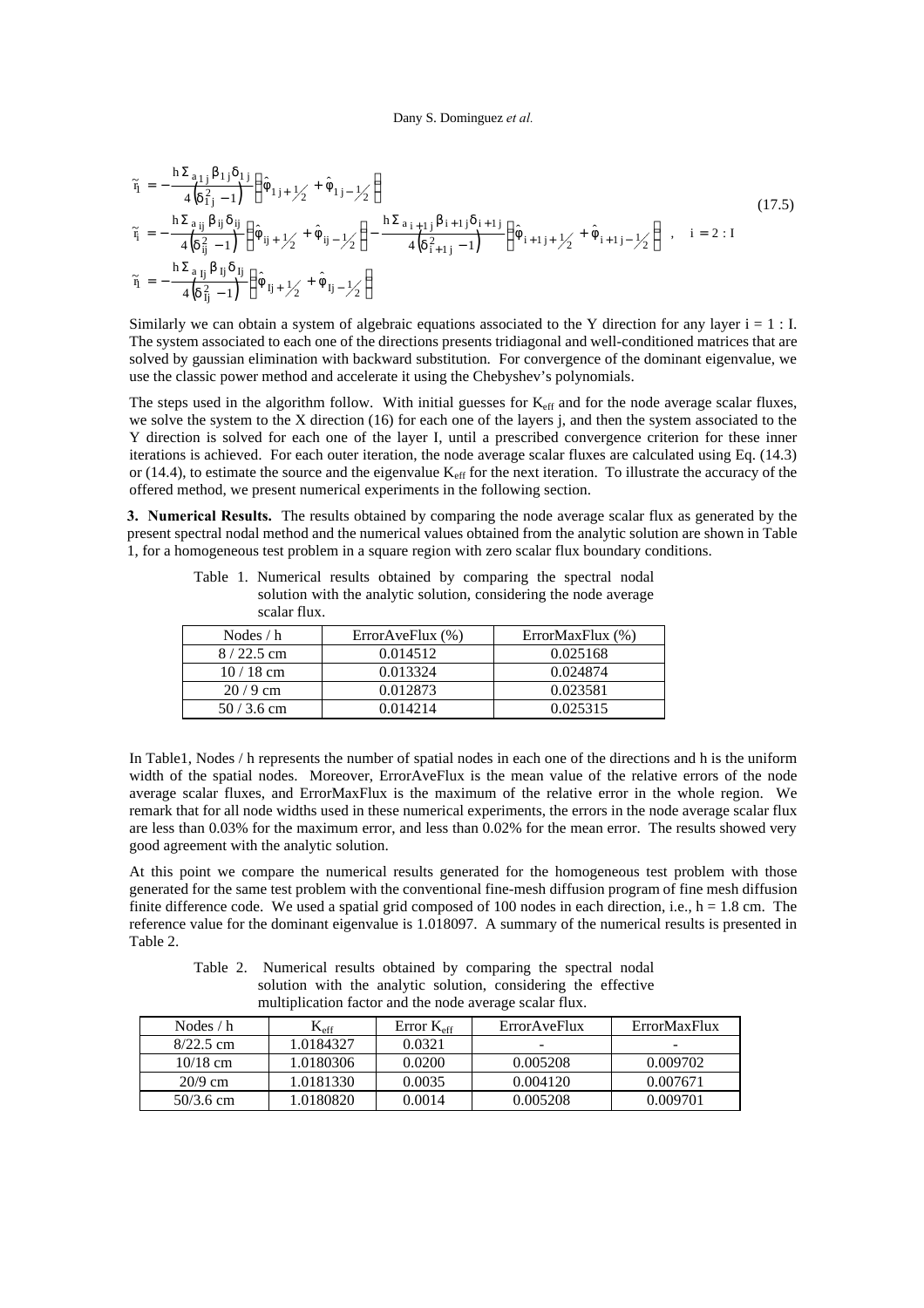In Table 2,  $K_{eff}$  is the dominant eigenvalue generated by the offered spectral nodal method and Error $K_{eff}$  is the absolute error with respect to the reference value. As we see, the numerical deviations of the  $K_{\text{eff}}$  and the scalar flux are within reasonable limits. Table 3 displays the numerical results generated for K<sub>eff</sub> by the present spectral nodal method, the classic finite difference method, and the one obtained analytically.

|                          |                       | .                           |                                   |                               |
|--------------------------|-----------------------|-----------------------------|-----------------------------------|-------------------------------|
| $K_{\rm eff}$ calculated | $K_{\rm eff}$ (finite | Error $K_{\rm eff}$ (finite | $K_{\text{eff}}$ (spectral nodal) | Error $K_{\rm eff}$ (spectral |
| analytically             | difference)           | difference)                 |                                   | nodal)                        |
| .018032                  | .018097               | 0.0065                      | 1.018031                          | 0.0001                        |

Table 3. Comparison between the values of  $K_{\text{eff}}$  generated by various methods.

 $\overline{Q}$ 

In the heterogeneous test problem, we model a square region of dimensions L, with zero scalar flux boundary conditions, composed by four areas of different composition as we illustrate in Figure 1.

$$
\frac{d\phi}{d\theta} = \infty, \ \phi(0, y) = 0
$$
\n
$$
\frac{d\phi}{d\theta} = \infty, \ \phi(x, L) = 0
$$
\n
$$
D = 1.700 \text{ cm}
$$
\n
$$
\Sigma_{a} = 0.030 \text{ cm}^{-1}
$$
\n
$$
\frac{d\phi}{d\theta} = \infty, \ \phi(0, y) = 0
$$
\n
$$
D = 1.200 \text{ cm}
$$
\n
$$
D = 1.200 \text{ cm}
$$
\n
$$
D = 1.500 \text{ cm}
$$
\n
$$
D = 1.500 \text{ cm}
$$
\n
$$
D = 1.500 \text{ cm}
$$
\n
$$
D = 1.500 \text{ cm}
$$
\n
$$
\Sigma_{a} = 0.025 \text{ cm}^{-1}
$$
\n
$$
\frac{d\phi}{d\theta} = \infty, \ \phi(L, y) = 0
$$
\n
$$
\frac{d\phi}{d\theta} = \infty, \ \phi(L, y) = 0
$$
\n
$$
\frac{d\phi}{d\theta} = \infty, \ \phi(x, 0) = 0
$$

Figure 1. Heterogeneous Test Problem.

We compare the numerical solution generated by the offered spectral nodal method and the conventional finite difference method. The reference solution was obtained under the same conditions of the homogeneous test problem. The reference value of  $K_{\text{eff}}$  is 1.018473. A summary of the comparison of the results of  $K_{\text{eff}}$  and neutron scalar flux distribution is shown in Table 4.

| Nodes/h     | $\rm K_{eff}$ | Error $K_{eff}$ (%) | ErrorAveFlux $(\% )$ | ErrorMaxFlux(%) |
|-------------|---------------|---------------------|----------------------|-----------------|
| $8/22.5$ cm | 1.018906      | 0.043               |                      |                 |
| $10/18$ cm  | 1.018746      | 0.027               | 0.071429             | 0.300927        |
| $20/9$ cm   | 1.018526      | 0.005               | 0.045390             | 0.142208        |
| $50/3.6$ cm | 1.018451      | 0.002               | 0.131275             | 0.386338        |

Table 4. Heterogeneous Test Problem.

From Table 4, we conclude that the present spectral nodal method calculates the effective multiplication factor and neutron flux distribution with good accuracy for heterogeneous test problems. For the case of the eigenvalue, the error turned out to be less than 0.1%. For the neutron flux distribution, the errors are less than 0.1% for the mean error and less than 0.4% for the maximum error.